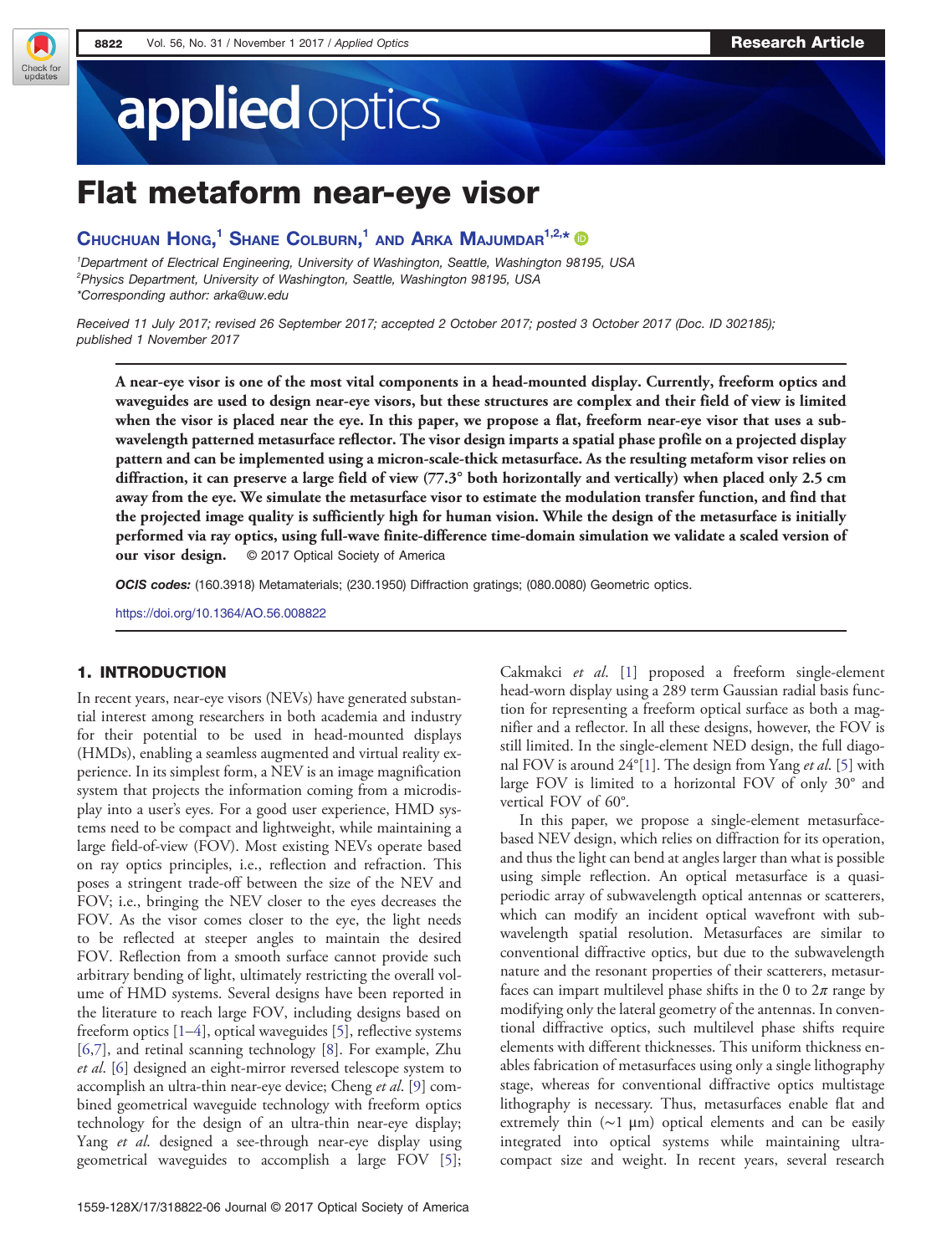groups have demonstrated various optical elements based on metasurfaces [[10](#page-5-0)–[14\]](#page-5-0). Along with rotationally symmetric structures, metasurfaces also show promise for building structures with arbitrary phase profiles, such as those for generating holograms and freeform optics [[15,16](#page-5-0)]. However, the primary application areas of these metasurfaces to date remain imaging, spectroscopy, and microscopy, and their use in compact NEV systems have not yet been explored.

Here, we propose a NEV design based on metasurface freeform optics, termed here as metaform optics, with submicron thickness [[15\]](#page-5-0). Via numerical simulation, we find that the proposed metaform visor achieves high-quality images and a wider FOV than previously reported results: 77.3° in both the horizontal and vertical directions, when the visor is placed only 2.5 cm away from the eyes. The size of the visor is assumed to be  $4 \text{ cm} \times 4 \text{ cm}$  to maintain a compact form-factor close to that of a pair of sunglasses. Our design achieves a modulation transfer function (MTF) exceeding 30% at 33 cycles∕mm, with grid distortion of less than 8.76%. These parameters are sufficient for human intelligibility [[5\]](#page-5-0). The extreme thinness of the visor and its flat geometry facilitate integration with flexible substrates [[17,18](#page-5-0)]. With this ease of integration, one can envision building an adhesive and flexible sticker-like visor element that could be placed on any eyewear to convert it to a NEV as seamlessly as placing a price tag on a pair of sunglasses. In conjunction with the NEV, a mini display placed on top would create a full HMD system.

## 2. DESIGN OF METAFORM NEAR-EYE VISOR

First, we design a freeform optical element that can guide light from a HMD to the human eye [Fig. 1(a)]. We use the widely accepted eye model proposed by Liou and Brennan at 1997 [\[19](#page-5-0)] for our simulations. For the best performance, we need to make sure that parallel rays of light enter the eye pupil (diameter assumed to be ∼4 mm). To obtain the freeform NEV design, we divide the display and the FOV into 10 segments. The NEV is designed so that the light from each segment of the display goes straight to the eye upon reflection from the visor. Thus, the NEV is designed as a collection of multiple small segments of plane mirrors with different orientations, and the resulting visor is essentially a reflective freeform surface. The number of segments is chosen to be 10, as further segmentation of the FOV does not appreciably change the shape of the



Fig. 1. Schematic of the proposed freeform NEV: (a) the XZ view of a freeform reflector, the eye and the display are shown enlarged for clarity; (b) a carefully designed metasurface visor can improve the FOV significantly, while bringing the visor closer to the eye.

surface. We find that as we bring the visor closer to the eyes, the incident light needs to be deflected at larger angles, and often the mathematical solution becomes unphysical; the shape of the visor will extend beyond the edge of the display, reaching its backside, and is a mathematically valid solution, but it makes portions of the visor physically inaccessible by light. This limitation comes from the fact that the light guiding principle is based on reflection, and the incident light cannot be bent arbitrarily. Hence, we can achieve only a vertical FOV of 63° and horizontal FOV of 52° using the freeform visor relying on reflection. Moreover, the resulting NEV itself has a complicated shape [Fig. 1(a)] and significantly differs from that of an ordinary pair of sunglasses.

These problems can be avoided by using a metasurfacebased NEV. The complicated shape and functional form of the NEV can be implemented using an ultra-thin metasurface. To achieve the spatially varying angular deflection necessary to implement a metasurface-based visor, we use the generalized Snell's law in the presence of a periodic patterned interface [\[10](#page-5-0)],

$$
\sin(\theta_r) - \sin(\theta_i) = \frac{\lambda_0}{2\pi n_i} \frac{d\phi}{dx},
$$

where  $\theta_r(\theta_i)$  is the reflection (incident) angle,  $\lambda_0$  is the optical wavelength,  $n_i$  is refractive index of the incident medium, and  $\frac{d\phi}{dx}$  is the phase gradient along the interface. Note that in ordinary reflection, we assume a smooth interface, resulting in  $\frac{d\phi}{dx} = 0$  and  $\theta_r = \theta_i$ . The reflected and incident angles are calculated from the surface normal. To calculate the deflection angle, the sign convention is opposite for incident and reflected light. Hence, if the reflected and incident rays are on the same side of the surface normal, they have an opposite sign. By using a metasurface, we can arbitrarily engineer the phase gradient  $\frac{d\phi}{dx}$  and thus can bend light in different directions. This directionality arises from a grating-like effect and has been previously used in autostereoscopic, multi-view displays [[20\]](#page-5-0). Based on this intuition, we first calculate the deflection angle required at different parts of the visor to faithfully project the display to the eye [Fig. 1(b)]. We then calculate the phase gradient to realize that deflection angle (i.e.,  $\theta_i + \theta_r$ ). During this calculation, the reflected light is bent anomalously to arbitrary directions to ensure the display image is accurately reproduced at the eye. For example, to have a large FOV in Fig. [2\(b\)](#page-2-0), near the bottom of the metasurface visor the reflected and incident light need to be on the same side of the surface normal (shown in blue rays). Such a condition can be satisfied only by exploiting the metasurface's large phase gradient. Thus, we calculate the whole phase mask as a collection of several segments of different phase masks with varying phase gradients. This phase mask generally has an arbitrary form, and a closed form expression cannot be obtained.

We apply this methodology to a metaform NEV placed 2.5 cm away from the eye [Fig. 1(b)]. The display is placed between the visor and the eye: 1 cm away and 1.5 cm upwards from the visor with an angle of 45° with respect to the optical axis. From our simulations, we estimate the FOV to be 77.3° along both vertical and horizontal directions. The phase mask is calculated and shown in Fig. [2\(a\)](#page-2-0) in units of  $2\pi$ .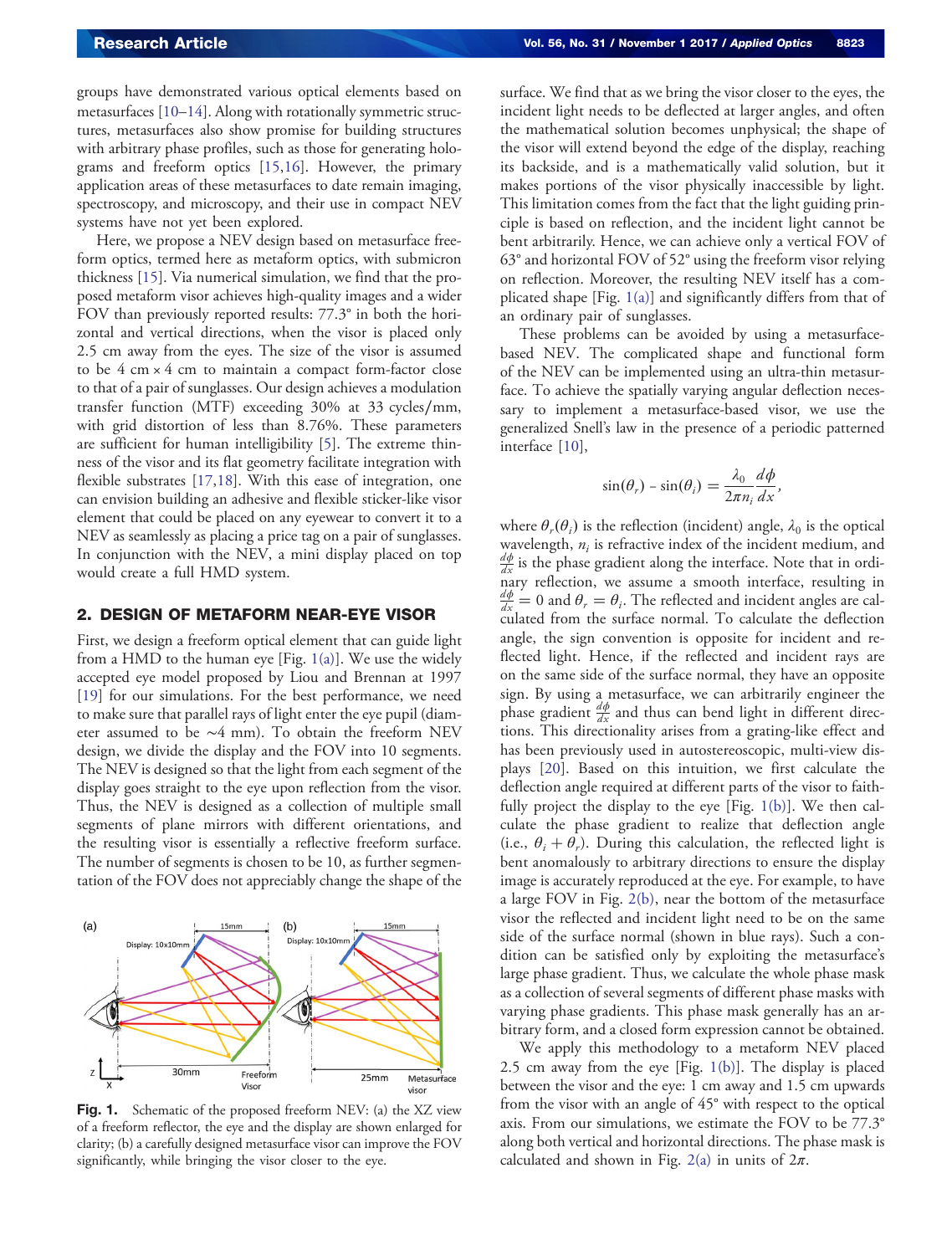<span id="page-2-0"></span>

Fig. 2. Freeform near-eye visor based on a phase mask: (a) phase mask used in the Zemax, without phase wrapping. (b) Ray tracing simulation in ZEMAX: light rays from the display are reflected from the phase mask and enter the eye-box (shown within the red-dotted line). The visor and the exit pupil are labeled in the figure. On the very left end of each ray, the yellow arc-shaped dotted-line indicates where the retina is. (c) Grid distortion of the NEV. Highest calculated distortion is 8.76%. (d) and (e) show the MTF of the NEV on a tangential and a sagittal plane, respectively. Distinct colors represent rays from different pixels, whose positions are shown in the inset of (c) and (d).

## 3. PERFORMANCE OF THE VISOR

We first analyze the performance of the metaform NEV using ray optics. Here, we model the NEV as a continuous phase mask and simulate the system using Zemax. Figure  $2(b)$  shows the ray tracing simulation setup. The observed image in the eye is a mirror image of the display as expected. For these simulations, we did not wrap the phase modulo  $2\pi$  when calculating the form of the element. Figure 2(c) shows the grid distortion, with the largest distortion of 8.8% occurring at the lower corners. To estimate the quality of the optical image, we evaluate the MTF of the NEV. Figures 2(d) and 2(e) show the calculated MTFs for different points on the display. Figure 2(c) is for the MTFs along the tangential plane while Fig. 2(d) is for those along the sagittal plane. In both MTF figures, the MTFs stay beyond 30% at 33 cycles∕mm. They go down to 10% at around 40 cycles∕mm, sufficient for the human visual system [\[5](#page-5-0)].

The primary achievement of the proposed NEV is its large FOV (∼77° along both the vertical and horizontal directions), while keeping the distance of the NEV from the eye small. We compare our design to a previously reported freeform visor in Ref. [\[1](#page-5-0)]. Via Zemax simulation of their design, they had a full diagonal FOV of 24°, with around 3 cm distance from eye to visor. Using their design, the FOV decreases further as the visor is brought closer to the eyes. The MTF and the grid distortion of our design is comparable to those of their design.

Additionally, we simulate an image of the Mona Lisa in Zemax to assess the performance of the NEV, as shown in



Fig. 3. Image simulation of the Mona Lisa in the NEV using Zemax. The left figure is the original image projected in the display. The right figure is the simulated image as seen by the person using the NEV.

Fig. 3. The projected image of the Mona Lisa is shown in Fig. 3(a). The image reproduced on the retina after reflecting off the metaform NEV and passing through the eye model is shown in Fig. 3(b). Because the metaform visor is designed for red wavelength, 633 nm, the simulated image is in red. The original image was square with each side of 1 cm length. The image projected in the retina has a size of 7 mm on each side. From grid distortion simulations, we find that the maximum distortion happens at the image corners. Such distortion, however, can be undone by applying an inverse operation to the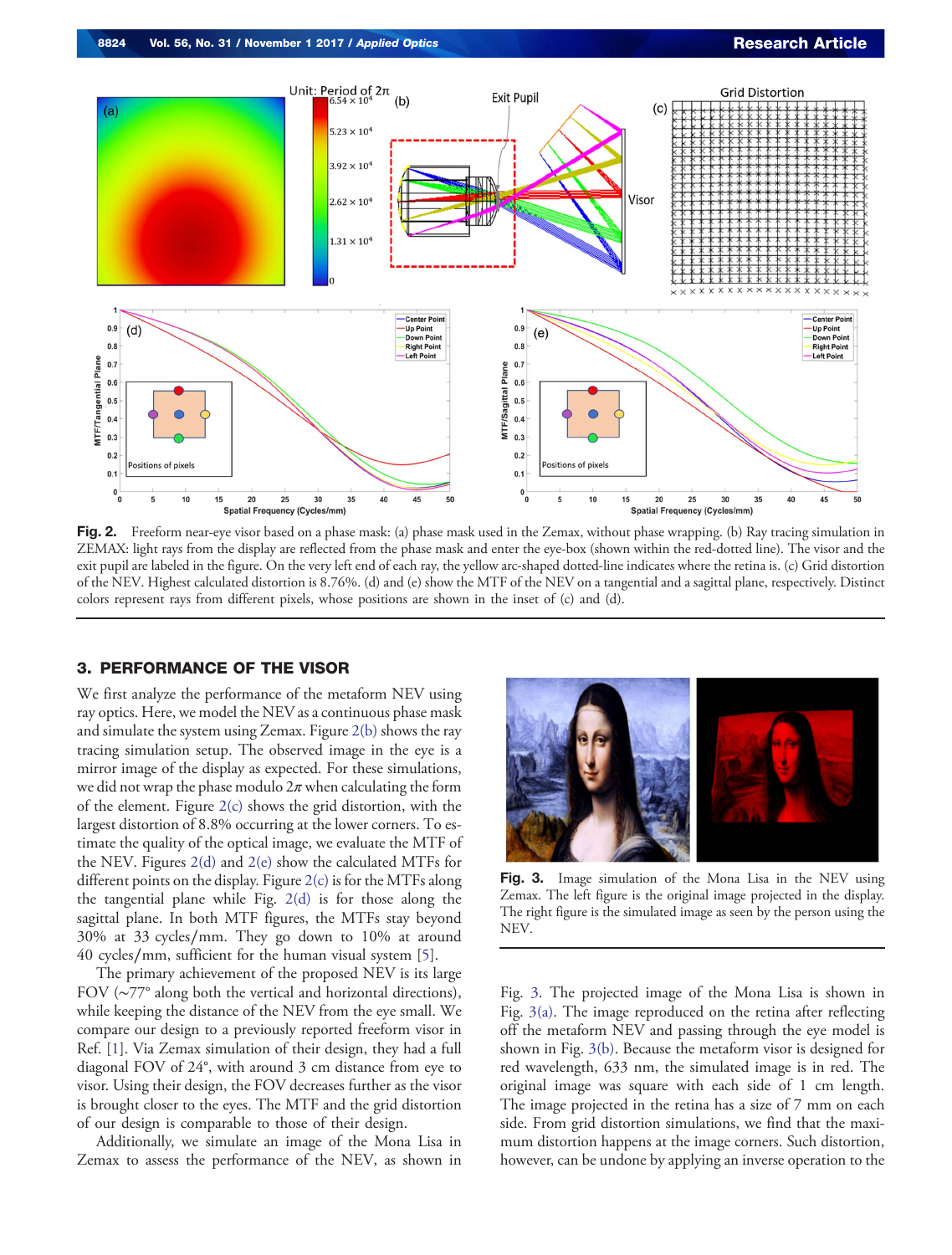<span id="page-3-0"></span>image in advance and projecting a filtered image. For example, we see the image output is warped and it could be easily revised by applying a simple "dewarping" processing on the input image [\[21](#page-5-0),[22\]](#page-5-0). Furthermore, the clarity of image is wellmaintained, consistent with the previously calculated highquality MTF results.

## 4. METAFORM VISOR SIMULATION

So far, we assumed the NEV to be a simple phase mask. In practice, this phase mask will be implemented using a metasurface. As metasurfaces are made of subwavelength scatterers, ray optics simulations alone cannot fully capture the underlying physics of the system. A complete full-wave simulation is warranted to establish the efficacy of the metasurface method for building the NEV. Unfortunately, a full-wave simulation of the



Fig. 4. Metasurface design: (a) result from the RCWA simulation using parameters described in the inset. Green line is the normalized amplitude response and blue line is the phase response in a unit of  $2\pi$ . Duty cycle is defined as the ratio of the post diameter to the pixel size, or the periodicity. Inside red highlighted region, phase response is from the 0 to  $2\pi$  range with high enough amplitude (larger than 0.8) simultaneously. For our simulations, we used only this range. (b) The distribution of pillar diameters on the metasurface. The colorbar is in the unit of micron.

actual NEV is impossible due to its large size. Hence, we scaled down the whole system by a factor of 2500 in all three dimensions and simulated the imaging performance using commercially available Lumerical finite-difference time-domain (FDTD) software. In these simulations, the scatterers impart phase shifts in the range from 0 to  $2\pi$ , and the actual nanophotonic structure is simulated by considering the full vectorial nature of the electromagnetic field.

The metasurfaces are designed using cylindrical silicon pillars ( $n \sim 3.5$ ) arranged in a periodic grid. By changing the pillar diameters, we can provide different phase shifts. The phase shifts and reflectivity as a function of the pillar diameter are first calculated using rigorous coupled-wave analysis (RCWA). In this simulation, we assume a periodic structure [Fig. 4(a)]. Figure 4(a) thus provides a map between the phase shift and pillar diameter, based on which we can arbitrarily place different pillars in a periodic grid to mimic the desired phase function. Here, we implemented the phase profile obtained from the previous ray optics simulation. We performed simulations at a wavelength of  $\lambda = 633$  nm, with a grid period of 450 nm, and a pillar height of 200 nm [Fig. 4(a) inset]. The pillars are placed on a silica substrate ( $n \sim 1.5$ ). As can be seen from Fig.  $4(a)$ , the phase is changed in the range of 0 to 6.6 $\pi$ , and there is significant amplitude modulation. To ensure that our posts can meet the requirements for both high reflected light intensity and generating phase shifts from 0 to  $2\pi$  simultaneously, we select diameters with both wide phase variation as well as high reflectivity (larger than 0.8). Based on the relationship between a specific diameter and the phase generated by the corresponding post, we mapped out the radii distribution for the scaled-down visor. The pillar diameter distribution over the whole surface is shown in Fig. 4(b).

For the image simulation using FDTD, we use a superposition of 100 Gaussian sources to mimic a two-dimensional



Fig. 5. Imaging simulation using Lumerical FDTD. (a) The first row shows the desired shapes. (b) The second row shows the images to be projected as modeled in the Lumerical FDTD. (c) The third row shows the electromagnetic field intensity at the plane of the human's pupil. (d) The last row shows the retina's image, which is the image seen by a person. Five different shapes are simulated. For clarity, red lines highlight the shape we want to reproduce. It should be noted that in the third row, fields are all concentrated in the region of the entrance pupil of the eye, denoted as a white circle.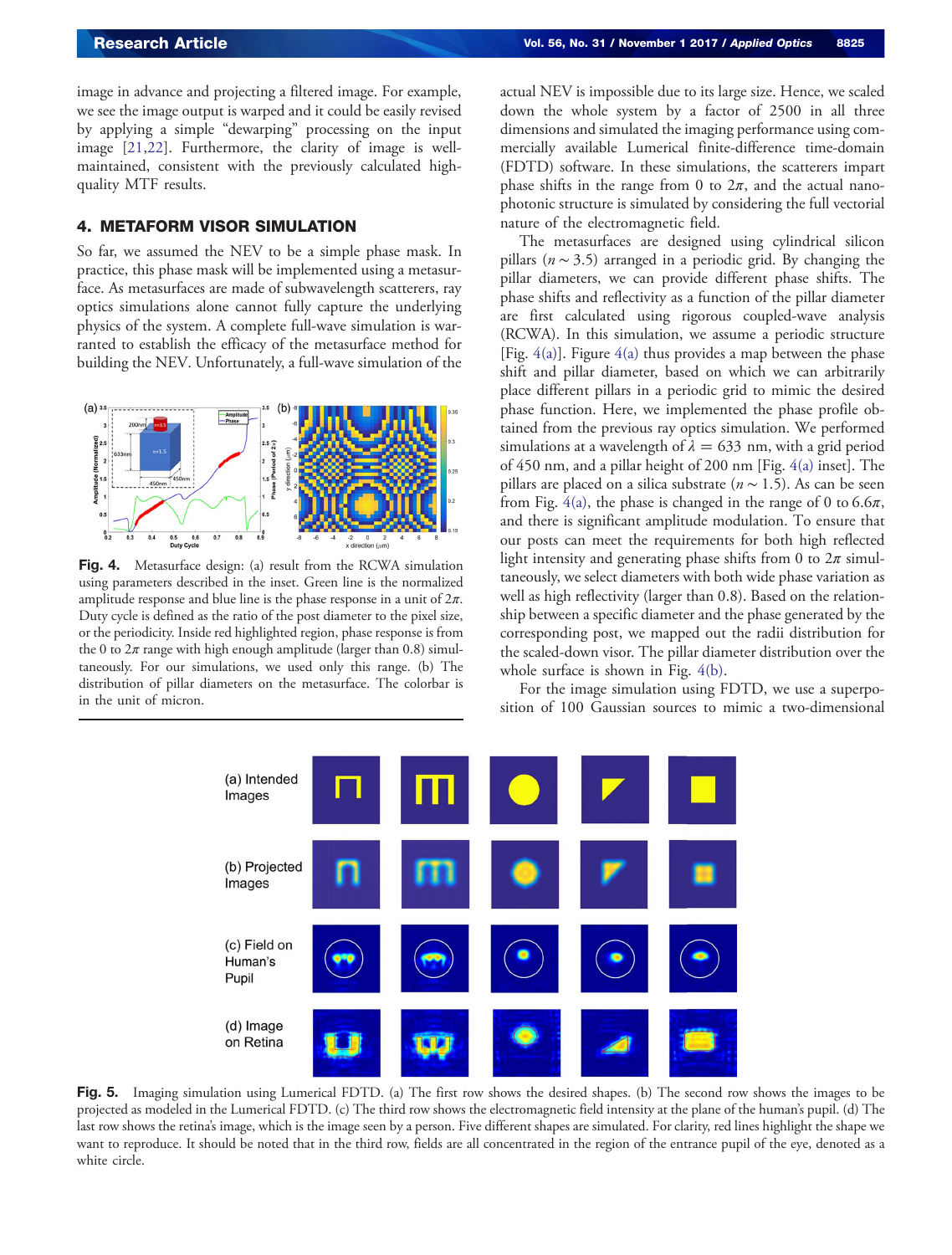

Fig. 6. Chromatic behavior: (a) the calculated phase shift using RCWA in the metasurface elements for five different wavelengths between 610 and 650 nm; (b) simulated images via full-wave simulations for three representative wavelengths.

display of size  $10 \times 10$  [\[23](#page-5-0)]. We then create different shapes by appropriately setting the intensity of all the hundred sources. We ran simulations with five different shapes: a circle, rectangle, triangle, W (upside down), and U (upside down), as shown in Fig. [5.](#page-3-0) Figure [5\(a\)](#page-3-0) shows the actual image that we intend to project. However, as we have very low resolution in FDTD, the actual projected image is already distorted as shown in Fig. [5\(b\).](#page-3-0) We used full-wave simulation to propagate the field from the display to the metaform visor and from the visor to the opening of the eye-ball. This simulation truly models the electromagnetics of the nanoscale patterned metasurface, unlike our previous ray optical simulation, where we used an ideal phase mask. The effect of the eye's lens is simulated using an angular spectrum propagator which solves the Rayleigh– Sommerfeld diffraction integral [[24\]](#page-5-0). Figure [5\(d\)](#page-3-0) shows the images created by the metasurface implementing the scaled metaform visor as generated by FDTD simulation under red light illumination. We find that the projected images are faithfully reproduced in simulation; however, the granularity and distortion of the projected image are clearly visible. We believe that these imperfections primarily originate from the limited mesh size of the full-wave simulations. Additionally, we are further constrained by our computational resources in that the resolution of our display is limited to only  $10 \times 10$  Gaussian sources. Hence, as shown in the second row of Fig. [5](#page-3-0), the actual input shapes on our display also exhibit nonuniform intensity profiles, and consequently the images on the retina inherit this nonuniformity. For example, in the case of the reverse U or W images in the second row, the intensities are concentrated at corners. We can also observe lower intensities on the horizontal lines in the reverse U and W images as well. Thus, for the U and W images in the fourth row in Fig. [5,](#page-3-0) horizontal lines also exhibit lower intensities than elsewhere, although the images are still clearly discernible.

## 5. DISCUSSION

The proposed metaform visor can overcome the FOV limitations of existing NEVs, especially when the NEV is placed close

to the eyes. As the metasurface relies on diffraction, it can bend light at much steeper angles. Moreover, the metaform visor is flat and ultra-thin, and can be easily integrated with existing eyewear. Thus, in using metaform visors, we can significantly reduce the volume of the whole NEV system. The possibility of transferring thin metasurfaces on a flexible substrate will allow for creating a flexible and adhesive sticker-like NEV that could be integrated with a conventional pair of glasses.

In the current design, the metasurface is made of silicon and provides high reflectivity because of its index contract, suitable for virtual reality technology. For augmented reality technology, we need to design a partially reflective "see-through" metasurface. This could be potentially realized by replacing silicon with a higher bandgap material (e.g., silicon nitride) to make the subwavelength posts more transparent [\[13](#page-5-0)]. Another serious limitation of the proposed metaform visor will be its strong chromatic aberrations, as are commonly observed in various metasurface optical elements. The chromatic aberrations in the metasurface originate from both the resonant nature of the metasurface elements as well as the wrapping of the phase that produces discontinuities under wavelength deviation [\[25](#page-5-0)]. All the imaging simulations reported in Fig. [5](#page-3-0) are performed under red light illumination (∼633 nm). When illuminated under green or blue light, no clear image is observed. However, the metasurface behaves reasonably well over a bandwidth of ∼30 nm about the designed red wavelength. We calculated the phase shift using RCWA for different wavelengths near 633 nm and found that the phase does not change appreciably over ∼30 nm optical bandwidth. However, the phase becomes significantly different between 610 and 650 nm. We also performed imaging simulations to find that the image is discernible over ∼40 nm optical bandwidth. The chromatic aberrations can be corrected by using multiwavelength metasurfaces, operating at red, green, and blue wavelengths [Fig. 6]. Several recent research studies have demonstrated operation of multiwavelength metasurface optics [\[25](#page-5-0),[26\]](#page-5-0), and it is possible to extend such designs to the proposed metasurface NEVs as well. Using three stacked plasmonic metasurfaces, researchers also demonstrated operation of a metasurface lens at red, green, and blue wavelengths [\[27](#page-5-0)]. Another approach could be to use an intelligent phase mask to extend the depth of focus to ensure that the point spread function of the metaform visor is the same for different colors [\[28](#page-5-0)]. For imaging, wavefront encoding has been used previously to perform such point spread function engineering [[29\]](#page-5-0). Similar techniques could also be used for display technologies in the context of NEVs.

Our work for the first time explored the possibility of using emerging nanophotonic devices and metasurfaces to create compact near-eye visors. Starting from a geometric optics framework, we proposed a method to create the NEV, whose performance is validated by ray optics simulation. We also introduced a new method to perform imaging simulations using full-wave FDTD techniques and analyzed the performance of a near-eye visor metasurface. The large FOV while maintaining a compact form-factor indicates that nanophotonic devices can significantly benefit augmented and virtual reality applications.

Funding. University of Washington, Seattle.